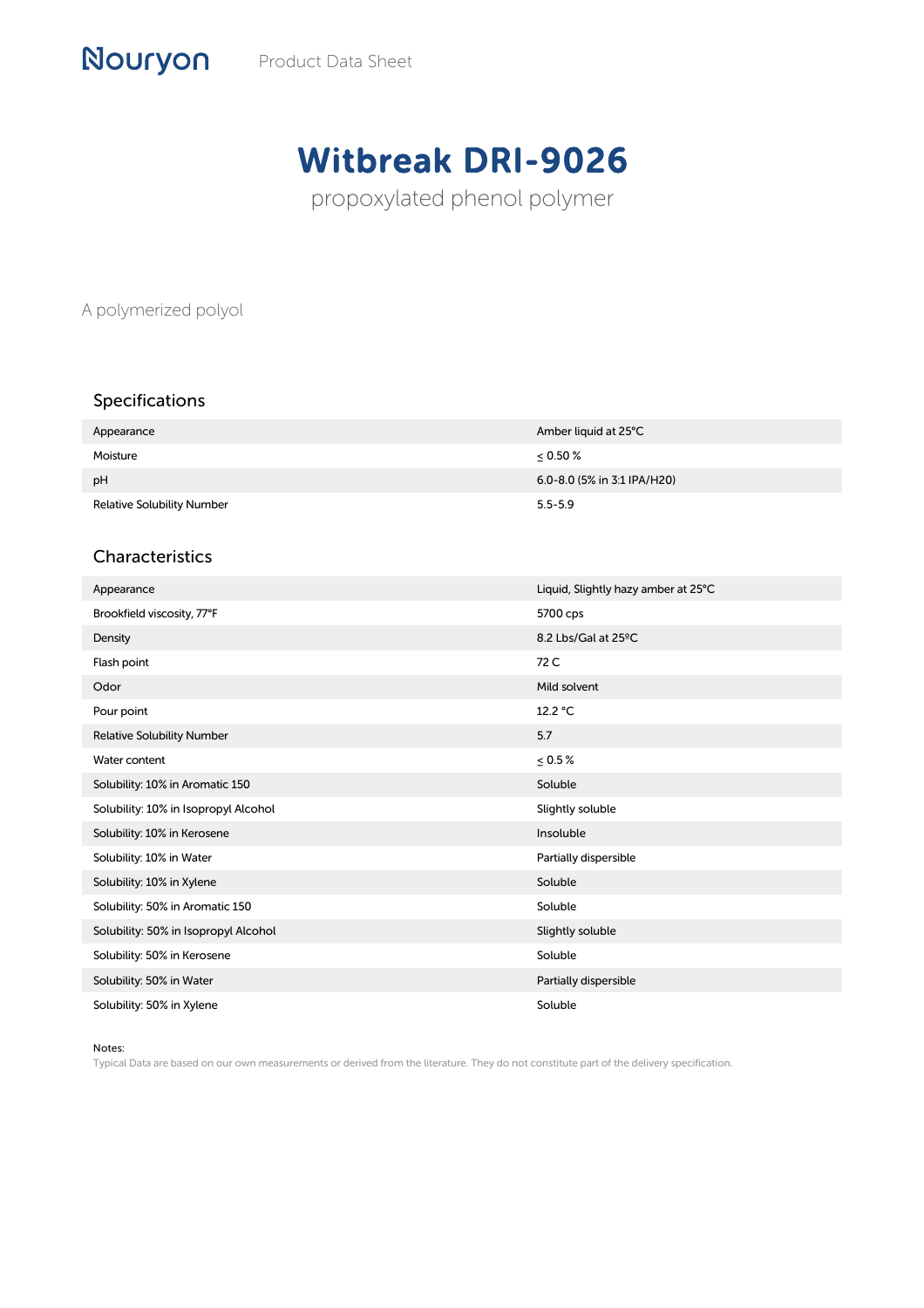# Applications

Witbreak DRI-9026 is an polymerized polyol. Witbreak DRI-9026 works by effectively neutralizing the strength of the natural emulsifying agent, allowing the finely dispersed water droplets to coalesce. As the tiny water droplets merge into progressively larger and heavier drops, the water settles and the oil rapidly rises to the top. The result is a sharp, welldefined oil/water interface and bright, clean and marketable oil.

#### Additional information

Witbreak DRI-9026 is one of Nouryon's high performance emulsion-breaker chemicals. Witbreak DRI-9026 has been specially developed to provide fast resolution of stable emulsions in which water is the internal phase and oil is the external phase. Witbreak DRI-9026 displays exceptional water dropping, desalting and oil brightening characteristics. It's unique chemistry enables this intermediates to be formulated to achieve very specific applications for the economical treatment of a wide variety of crudes including waste oils. Finished formulations may be used in typical continuous treatment systems as well as downhole and in batch applications, optimizing the oil treatment process.